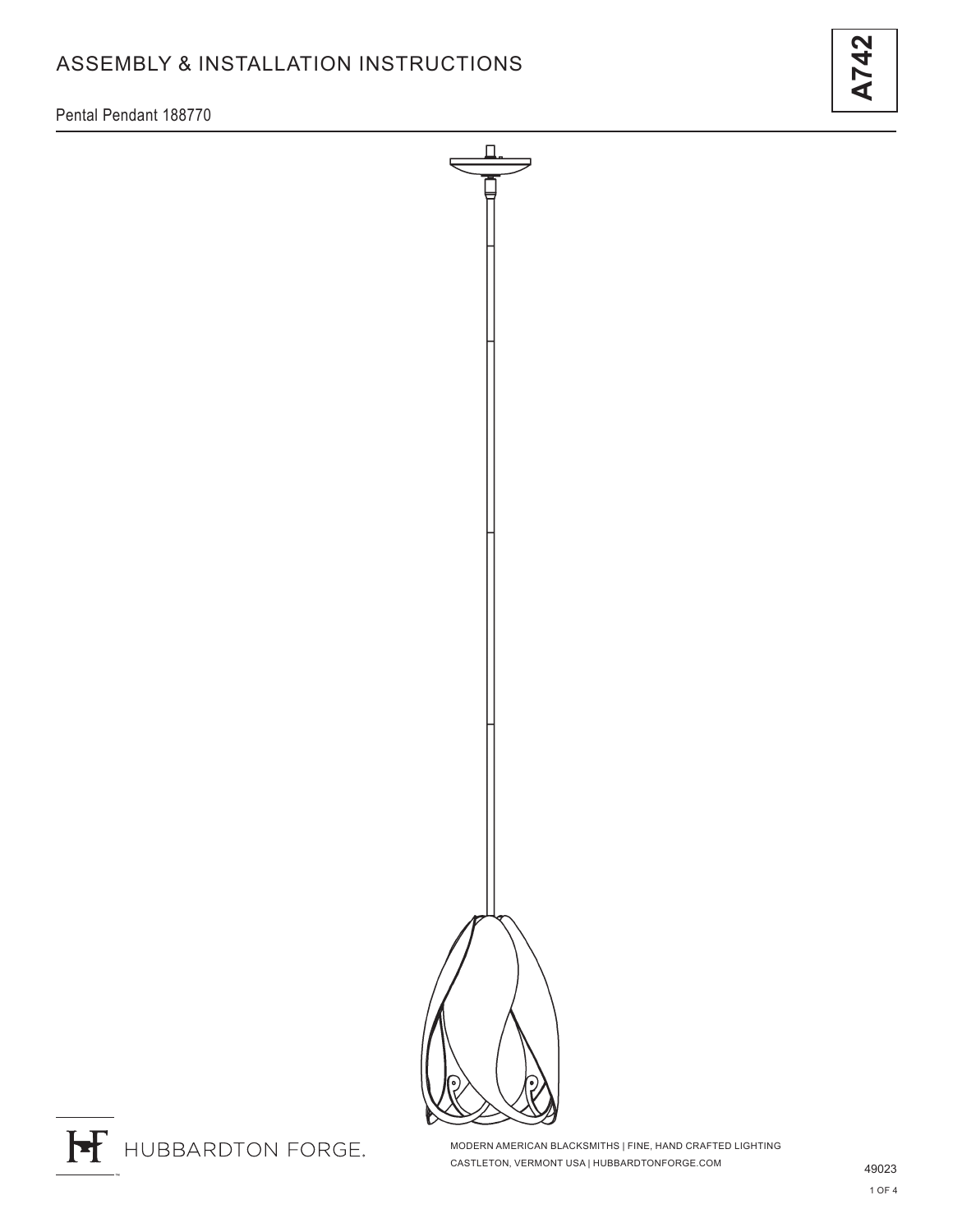Pental Pendant 188770

### **Component Parts**

- **A Fixture**
- **B Fixture Coupling**
- **C Crossbar**
- **D Jam Nut**
- **E Threaded Nipple**
- **F Ground Screw**
- **G Canopy Ring**
- **H Canopy**
- **I Swivel**
- **J 3" Fixture Pipe (1)**
- **K 6" Fixture Pipe (1)**
- **L 12" Fixture Pipe (3)**
- **M Stem Nipple (6)**
- **N Socket**
- **O Bulb (not included)**

**A742**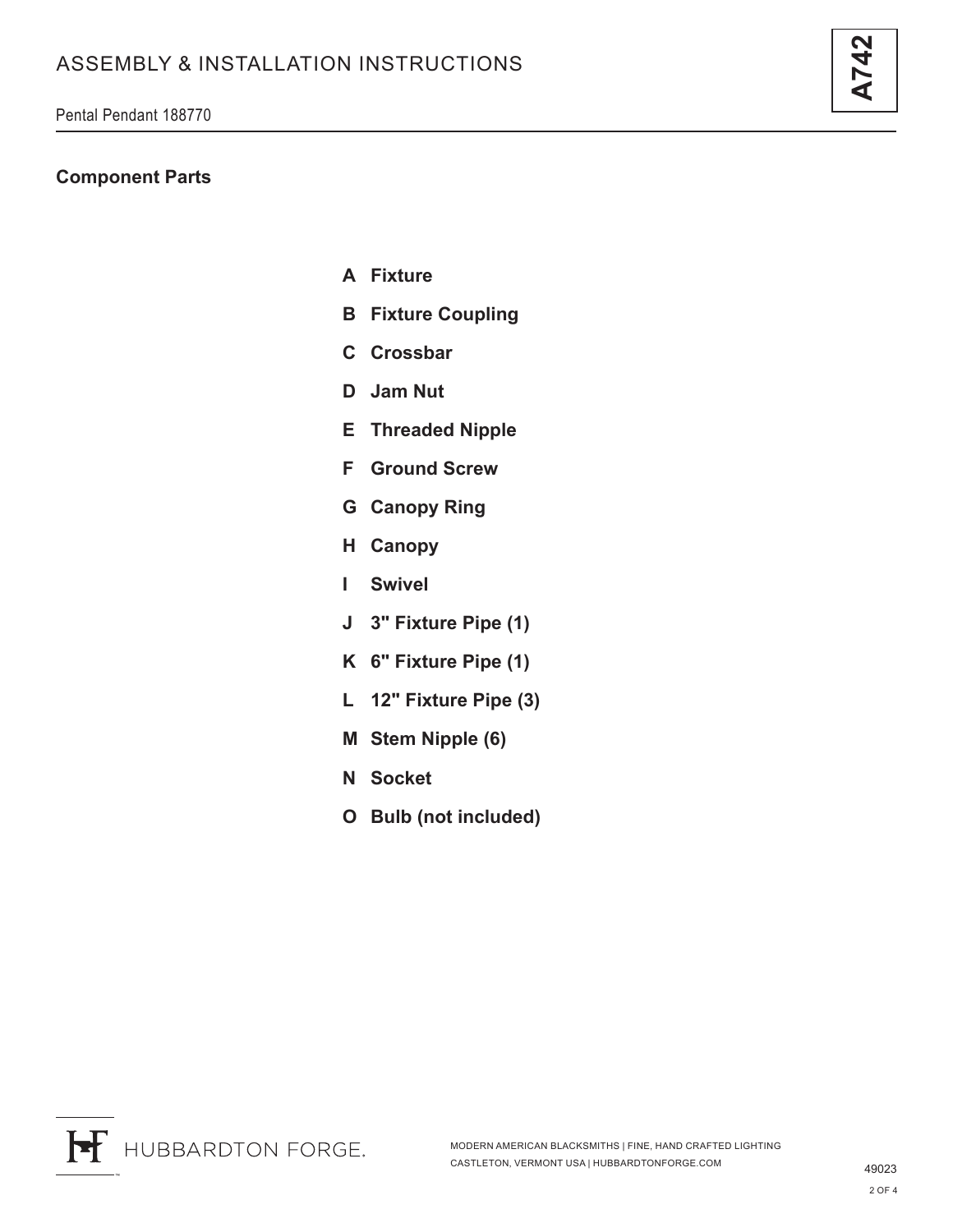## ASSEMBLY & INSTALLATION INSTRUCTIONS



### Pental Pendant 188770

**CAUTION:** *FAILURE TO INSTALL THIS FIXTURE PROPERLY MAY RESULT IN SERIOUS PERSONAL INJURY OR DEATH AND PROPERTY DAMAGE.* We recommend installation by a licensed electrician. This product must be installed in accordance with applicable installation code(s), by a person familiar with the construction and operation of the product and the hazards involved.\*

Caution: Do not exceed maximum wattage noted on fixture. Use only recommended bulbs with fixture.

Please Note: After installation extra hardware and accessories are possible due to our kits are used on multiple products and options.

#### **To Install Fixture** *(Figure 1) on following page*

**CAUTION:** BE SURE POWER IS OFF AT THE MAIN BREAKER BOX PRIOR TO INSTALLATION.

- 1. Carefully unpack fixture (A) from the carton.
- 2. Thread jam nut (D) and crossbar (C) onto threaded nipple (E) with ground screw (F) facing towards swivel (I); leave both parts loose.
- 3. Using two machine screws (not provided), temporarily fasten crossbar (C) to the electric box.

**NOTE:** A NEW ELECTRIC BOX COMES WITH SCREWS. WHEN REPLACING A FIXTURE, RETAIN THE EXISTING SCREWS FOR USE WITH THE NEW FIXTURE.

- 4. Adjust the length of threaded nipple (E) in crossbar (C) so that canopy ring (G) will hold canopy (H) against the ceiling with no threads showing for best appearance. When the correct adjustment is established, tighten jam nut (D) against crossbar (C) to secure the adjustment.
- 5. Remove crossbar (C) from the electrical box and proceed with the assembly instructions.
- 6. Locate fixture pipes (J, K, L), fixture (A) and stem nipples (M). Nipples (M) can be found in the kit bag.
- 7. Provided are multiple fixture pipes in three different lengths. Choose the combination that will acheive the overall height desired. Refer to the table below to determine the pipes required to reach the desired overall height. Once you have determined the components necessary, feed the wires that exit fixture coupling (B) through the individual components and thread pipes and couplings together. Wires will slip easier through loose components than through pipes and couplings that are pre-assembled. Once wires are run, apply thread locking compound to all the connection points and assemble the pipes and nipples.

|                                                     |              | <b>Overall Height of Fixture</b> |      |                     |      |      |      |      |      |      |      |      |      |      |      |      |      |
|-----------------------------------------------------|--------------|----------------------------------|------|---------------------|------|------|------|------|------|------|------|------|------|------|------|------|------|
|                                                     |              | 155<br>ل د ل                     | 18.5 | <b>DA F</b><br>د. ک | 24.5 | 27.5 | 30.5 | 33.5 | 36.5 | 39.5 | 42.5 | 45.5 | 48.5 | 51.5 | 54.5 | 57.5 | 60.5 |
| . च ।<br>a<br>은<br>.<br>௨<br>$\sim$<br>a.<br>œ<br>≖ | 3" Pipe (J)  |                                  |      |                     |      |      |      |      |      |      |      |      |      |      |      |      |      |
|                                                     | 6" Pipe (K)  |                                  |      |                     |      |      |      |      |      |      |      |      |      |      |      |      |      |
|                                                     | 12" Pipe (L) |                                  |      |                     |      |      |      |      |      |      |      |      |      |      |      |      |      |

**NOTE:** APPLICATION OF THE THREAD LOCKING COMPOUND IS NECESSARY TO PREVENT THE PIPE FROM LOOSENING DURING REGULAR MAINTENANCE AND CLEANING OF THE FIXTURE. BE CERTAIN TO APPLY THE COMPOUND.

- 8. Carefully slide canopy ring (G) and canopy (H) over wires and fixture pipes (J, K, L) until they rest on fixture (A).
- 9. Slip wires from the fixture (A) through assembled swivel (I) and thread swivel onto final pipe. It may be neccesary to remove a nipple (M) for this to work on shorter overall fixture heights.
- 10. Refer to instructions on next page to continue installation.